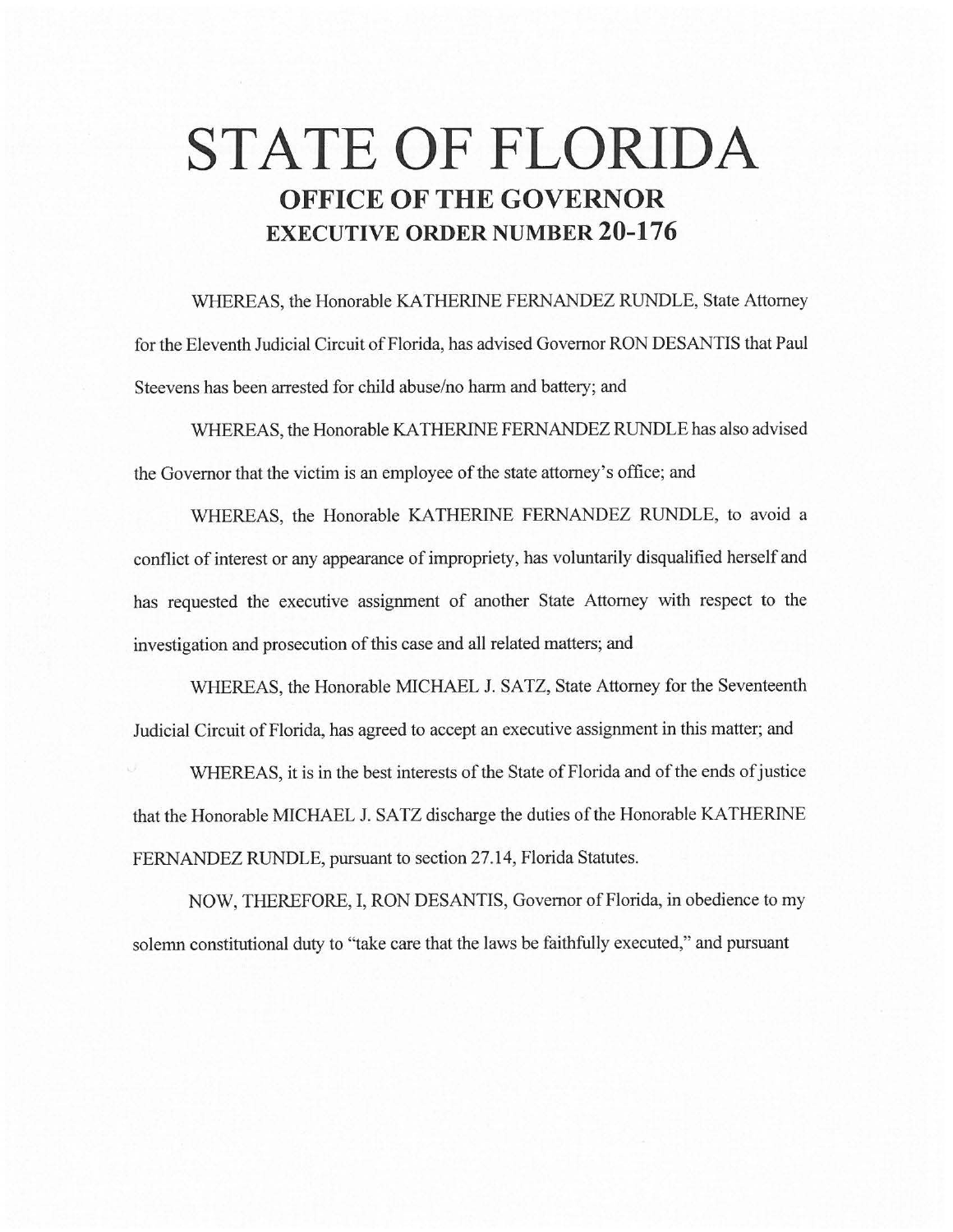to the Constitution and laws of the State of Florida, issue the following Executive Order, effective immediately:

#### Section 1.

The Honorable MICHAEL J. SATZ, State Attorney for the Seventeenth Judicial Circuit of Florida, referred to as the "Assigned State Attorney," is assigned to discharge the duties of the Honorable KATHERINE FERNANDEZ RUNDLE, State Attorney for the Eleventh Judicial Circuit of Florida, as they relate to the investigation, prosecution, and all matters related to Paul Steevens.

## Section 2.

The Assigned State Attorney or one or more Assistant State Attorneys and Investigators, who have been designated by the Assigned State Attorney, shall proceed immediately to the Eleventh Judicial Circuit of Florida, and are vested with the authority to perform the duties prescribed herein.

## Section 3.

All residents of the Eleventh Judicial Circuit are requested, and all public officials are directed, to cooperate and render whatever assistance is necessary to the Assigned State Attorney, so that justice may be served.

## Section 4.

The period of this Executive Assignment shall be for one (1) year, to and including July 22, 2021.